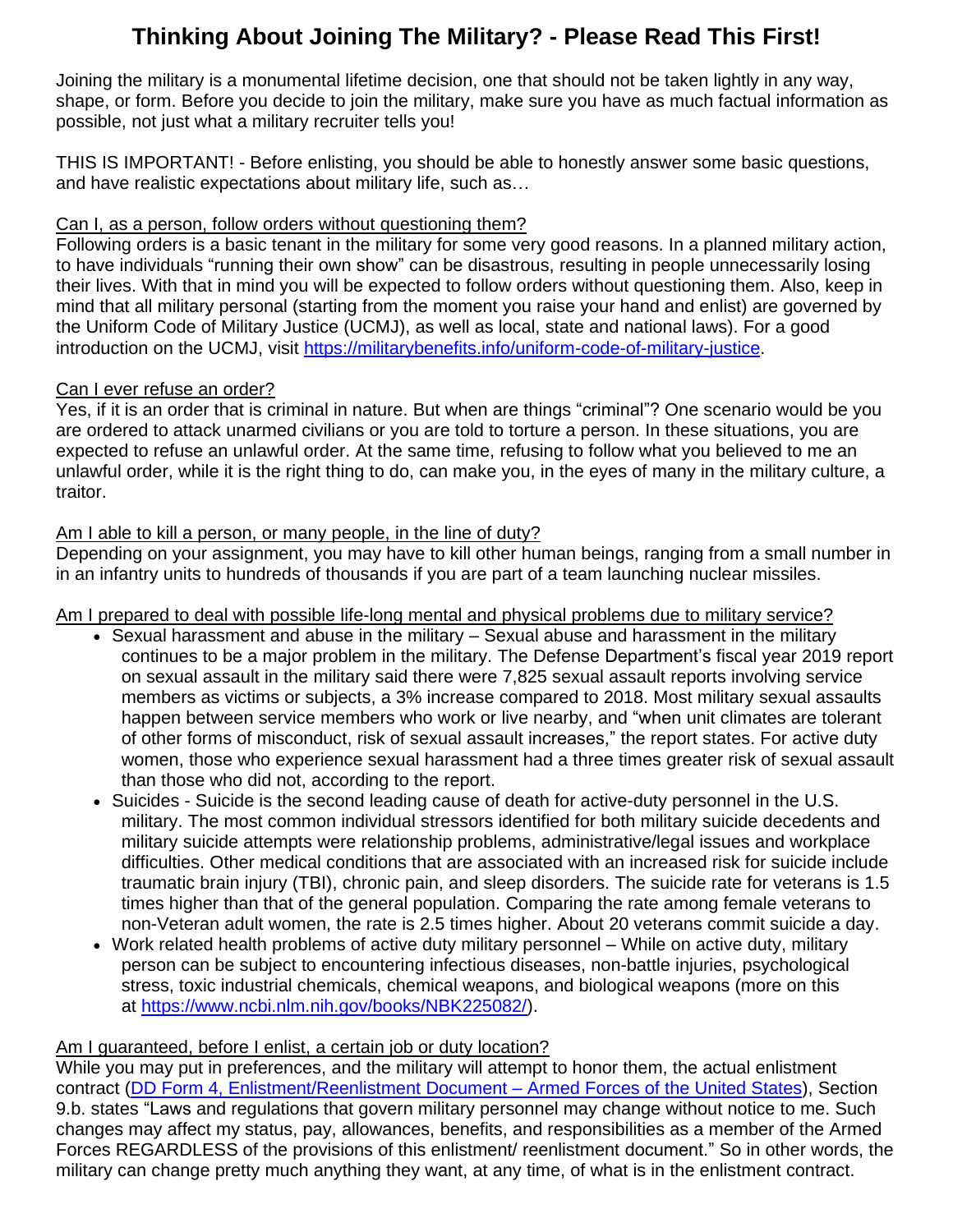#### Do I know how long I have to serve for once enlisting?

The military enlistment document (form DD4) points out in "Agreements" that you must serve a minimum of 8 years "unless I am sooner discharged or otherwise extended by the appropriate authority". Depending on the situation, you may be required to involuntarily serve more than 8 years (i.e. a "Stop [Loss"](https://militarybenefits.info/stop-loss-order/) [extension\)](https://militarybenefits.info/stop-loss-order/).

I heard that if I don't like the military, I can get out while still in during initial training ("boot camp") Once you raise your hand and take the enlistment oath, you are considered in the military. There is no trial period.

I have a drug and/or alcohol dependency problem, and heard the military can cure me of these problems If you have drug or alcohol problems, work these out BEFORE you enlist. Once in the military, drug/alcohol problems can result in severe punishment and a dishonorable discharge, which will follow you for the rest of your life.

#### **Suggested Web Based Resources For Information About The Military Are As Follows...**

Project YANO (Youth And Non-Military Opportunities) Information about military enlistments, the delayed entry program and resources for alternatives to the military.

[http://www.projectyano.org](http://www.projectyano.org/)

Center On Conscience And War Information on Selective Service registration, the draft, and conscientious objector status. [http://www.centeronconscience.org](http://www.centeronconscience.org/)

GI Rights Hotline - 800.394.9544 (24 hours) Resource for people already in the military seeking conscientious objector status, delayed enlistment problems, or release from service. [http://girightshotline.org](http://girightshotline.org/)

American Friends Service Committee - Youth and Militarism Resources Basic information about military enlistments and what questions you should have answered. [https://www.afsc.org/r](https://www.afsc.org/resource/counter-recruitment) unless I am sooner discharged or otherwise extended by the appropriate authority. unless I am sooner discharged or otherwise extended by the [appropriate](https://www.afsc.org/resource/counter-recruitment) authority. [esource/counter-recruitment](https://www.afsc.org/resource/counter-recruitment)

#### **Don't Want High School Student Contact Information Given To Military Recruiters?**

First under the federal "No Child Left Behind" Act, and now under the federal "Every Student Succeeds Act", high schools are required to provide military recruiters with junior and senior student contact data. Students or parents can mandate that the information is not given out to recruiters, but often this "opt-out" provision is very confusing or hard to find, with different county school boards having different procedures.

It is the goal of Veterans for Peace Chapter 74 to have a standard "opt-out" form at all county high schools, and at the same time fully educating students and parents that they have the right to keep contact information private from military recruiters. To download a PDF "opt-out" form, which when filled out and delivered to a high school administration office, will by law prevent recruiters from contacting a student, click [here.](https://dce38e56-2493-4b39-b71f-8709e753bd00.filesusr.com/ugd/50be72_004efa8399c24907bb96a8e13a3815f3.pdf)

#### **Change Your Mind And Want To Get Out Of The Delayed Entry Program (DEP)?**

VFP Chapters have been urged to help spread the following message about the DEP, especially to high school students. In short, you are NOT in the military until you raise your hand and take the enlistment oath…